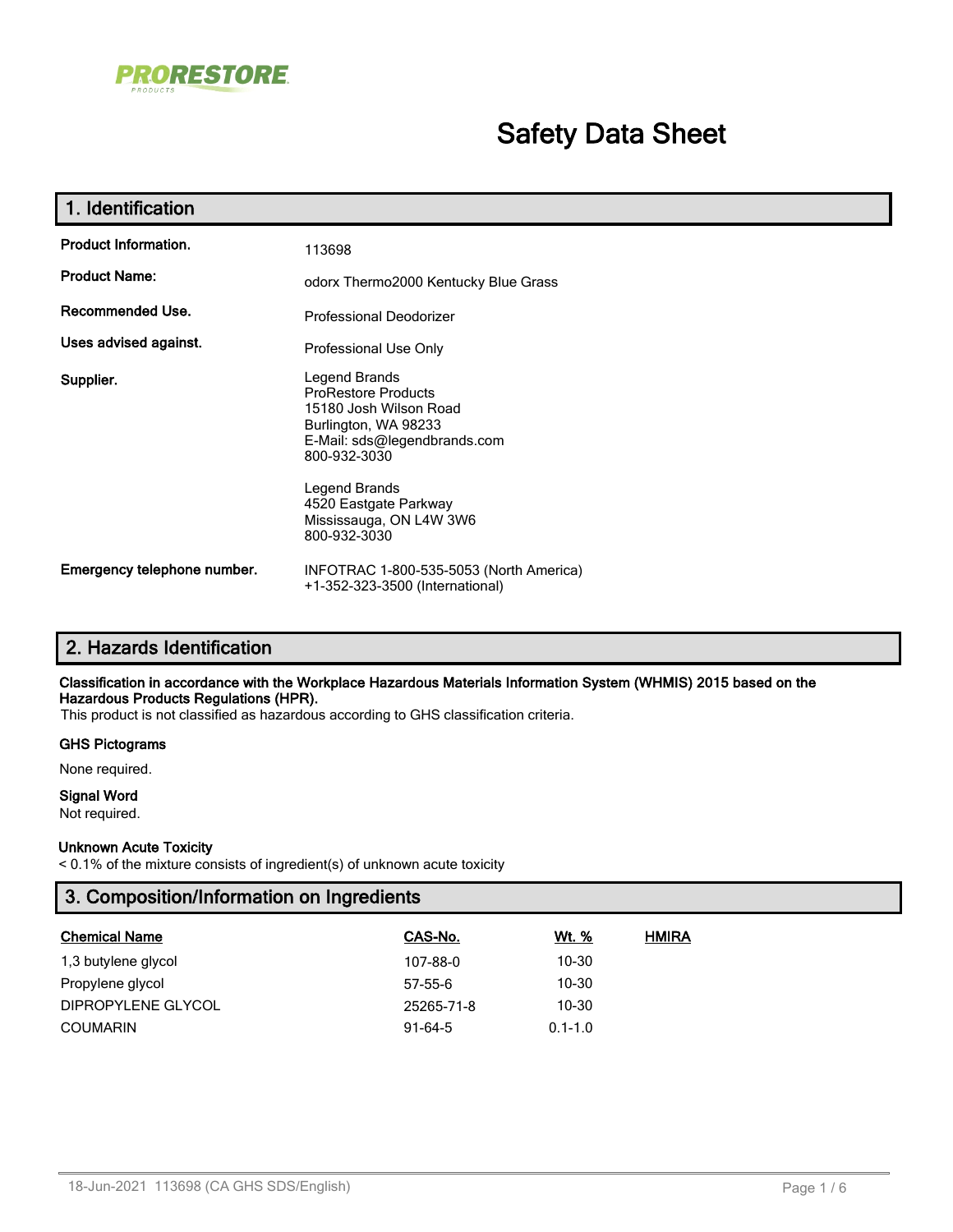# **4. First-aid Measures**

#### **Description of first-aid measures.**

#### **General advice.**

Call a physician if irritation develops or persists. When symptoms persist or in all cases of doubt seek

#### medical advice. **Inhalation.**

Move to fresh air.

# **Skin contact.**

Wash off immediately with soap and plenty of water. Remove all contaminated clothes and shoes.

#### **Eye contact.**

Rinse thoroughly with plenty of water for at least 15 minutes and consult a physician. Remove contact lenses, if present.

#### **Ingestion.**

Do NOT induce vomiting. Never give anything by mouth to an unconscious person. Gently wipe or rinse the inside of the mouth with water.

#### **Symptoms.**

See Section 2.2, Label Elements and/or Section 11, Toxicological effects.

#### **Notes to physician.**

Treat symptomatically.

# **5. Fire-fighting Measures**

#### **Extinguishing media.**

#### **Suitable extinguishing media.**

Use extinguishing measures that are appropriate to local circumstances and the surrounding environment.

#### **Extinguishing media which shall not be used for safety reasons.**

High volume water jet.

#### **Special hazards arising from the substance or mixture.**

No information available.

#### **Advice for firefighters.**

As in any fire, wear self-contained breathing apparatus pressure-demand, MSHA/NIOSH (approved or equivalent) and full protective gear.

# **6. Accidental Release Measures**

#### **Personal precautions, protective equipment and emergency procedures.**

#### **Personal precautions.**

Avoid contact with skin, eyes and clothing. Ensure adequate ventilation, especially in confined areas. Do not breathe vapors or spray mist.

#### **Advice for emergency responders.**

Use personal protection recommended in Section 8.

#### **Environmental precautions.**

Prevent product from entering drains. See Section 12 for additional Ecological information.

#### **Methods and materials for containment and cleaning up.**

#### **Methods for Containment.**

Prevent further leakage or spillage if safe to do so. Pick up and transfer to properly labeled containers.

#### **Methods for cleaning up.**

Use personal protective equipment as required.

#### **Reference to other sections.**

See section 8 for more information.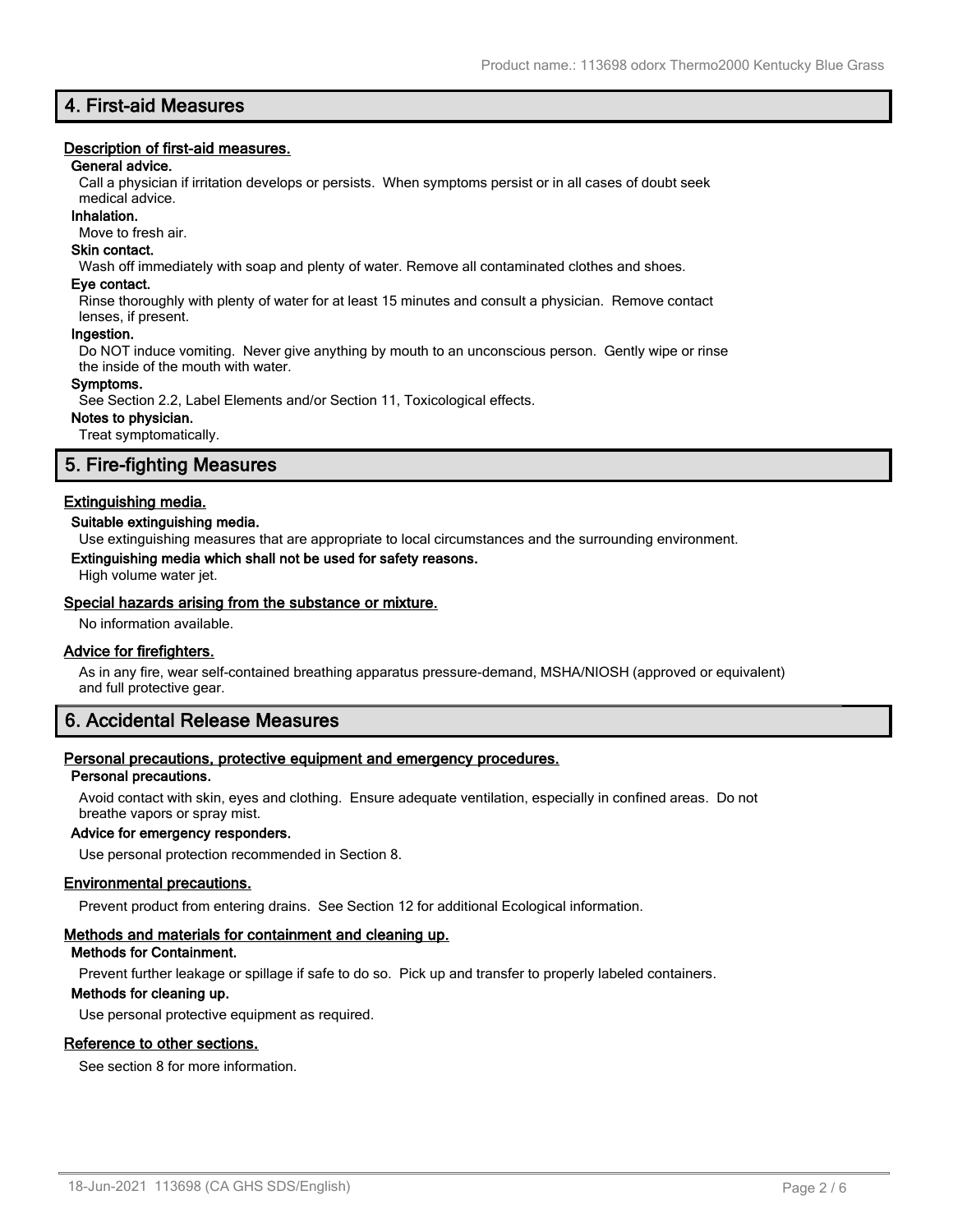# **7. Handling and Storage**

#### **Conditions for safe storage, including any incompatibilities.**

#### **Advice on safe handling.**

Handle in accordance with good industrial hygiene and safety practice.

#### **Hygiene measures.**

See section 7 for more information.

#### **Storage Conditions.**

Keep containers tightly closed in a cool, well-ventilated place.

#### **8. Exposure Controls/Personal Protection**

#### **Ingredients with Occupational Exposure Limits Chemical Name ACGIH TLV-TWA ACGIH-TLV STEL OSHA PEL-TWA OSHA PEL-CEILING**

Contains no substances with occupational exposure limit values.

**TLV = Threshold Limit Value TWA = Time Weighted Average PEL = Permissible Exposure Limit STEL = Short-Term Exposure Limit N.E. = Not Established**

#### **Engineering Measures.**

Showers, eyewash stations, and ventilation systems.

#### **Personal protective equipment.**

#### **Eye/Face Protection.**

Safety glasses with side-shields.

#### **Skin and body protection.**

Wear suitable protective clothing.

#### **Respiratory protection.**

In case of insufficient ventilation wear suitable respiratory equipment.

# **9. Physical and chemical properties.**

#### **Information on basic physical and chemical properties.**

| <b>Physical state</b>                     | Liquid                    |
|-------------------------------------------|---------------------------|
| Appearance                                | transparent               |
| Color                                     | light yellow              |
| Odor                                      | Pleasant                  |
| <b>Odor Threshold</b>                     | No Information            |
| рH                                        | 5.0 to $7.0$              |
| Melting/freezing point., °C (°F)          | No Information            |
| Flash Point., °C (°F)                     | No Information            |
| Boiling point/boiling range., °C (°F)     | 100 - 302 (212 - 575.6)   |
| <b>Evaporation rate</b>                   | Faster than Diethyl Ether |
| Explosive properties.                     | No Information            |
| Vapor pressure.                           | No Information            |
| Vapor density.                            | No Information            |
| Specific Gravity. (g/cm <sup>3</sup> )    | 1.020                     |
| Water solubility.                         | Soluble in water          |
| Partition coefficient.                    | No Information            |
| Autoignition temperature., °C             | No Information            |
| Decomposition Temperature °C.             | No Information            |
| Viscosity, kinematic.                     | No Information            |
| Other information.                        |                           |
| Volatile organic compounds (VOC) content. | .?0 $q/L$                 |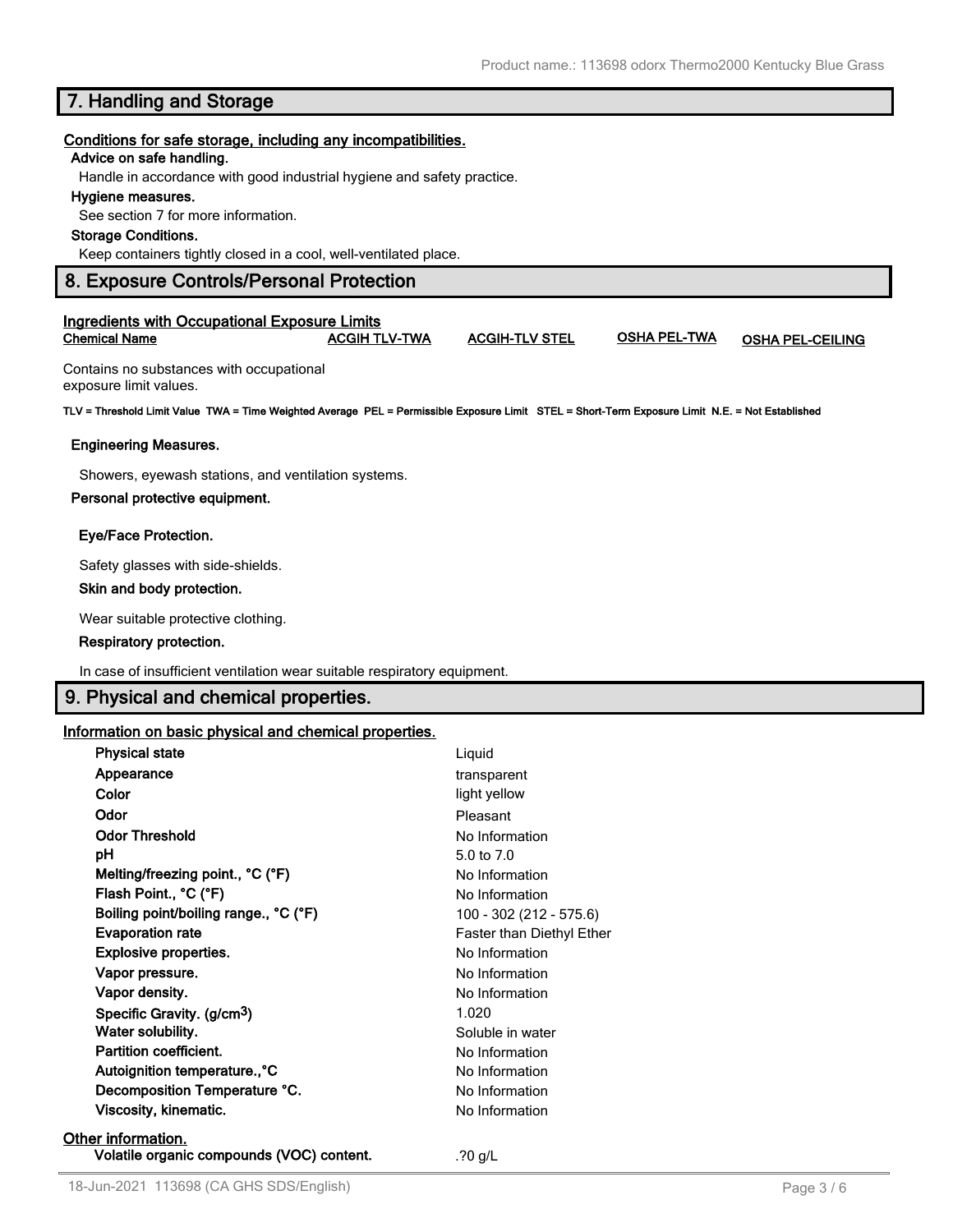# **10. Stability and Reactivity**

#### **Reactivity.**

Stable under normal conditions.

#### **Chemical stability.**

Stable under recommended storage conditions.

#### **Possibility of hazardous reactions.**

None known based on information supplied.

#### **Conditions to Avoid.**

None known.

#### **Incompatible Materials.**

None known based on information supplied.

#### **Hazardous Decomposition Products.**

None known.

# **11. Toxicological Information**

### **Information on toxicological effects.**

#### **Acute toxicity.**

#### **Product Information**

No Information

#### **Component Information.**

| CAS-No.                                             | <b>Chemical Name</b>                                         | LD50 Oral                   | <b>LD50 Dermal</b>    | <b>LC50 Inhalation</b> |
|-----------------------------------------------------|--------------------------------------------------------------|-----------------------------|-----------------------|------------------------|
| 107-88-0                                            | 1,3 butylene glycol                                          | 18610 mg/kg Rat             | N.I.                  | N.I.                   |
| $57 - 55 - 6$                                       | Propylene glycol                                             | 20000 mg/kg Rat             | 20800 mg/kg<br>Rabbit | N.I.                   |
| $91-64-5$                                           | <b>COUMARIN</b>                                              | >5000 mg/kg Rat             | 293 mg/kg Rat         | N.I.                   |
| $N.I. = No$ Information                             |                                                              |                             |                       |                        |
| <b>Skin corrosion/irritation.</b><br>No Information |                                                              |                             |                       |                        |
| Eye damage/irritation.<br>No Information            |                                                              |                             |                       |                        |
| No Information                                      | Respiratory or skin sensitization.                           |                             |                       |                        |
| Ingestion.<br>No Information                        |                                                              |                             |                       |                        |
| Germ cell mutagenicity.<br>No Information           |                                                              |                             |                       |                        |
| Carcinogenicity.<br>No Information                  |                                                              |                             |                       |                        |
| CAS-No.<br>91-64-5                                  | <b>Chemical Name</b><br><b>COUMARIN</b>                      | <b>IARC</b><br>IARC Group 3 | <b>NTP</b>            | <b>OSHA</b>            |
| Reproductive toxicity.<br>No Information            |                                                              |                             |                       |                        |
| No Information                                      | Specific target organ systemic toxicity (single exposure).   |                             |                       |                        |
| No Information                                      | Specific target organ systemic toxicity (repeated exposure). |                             |                       |                        |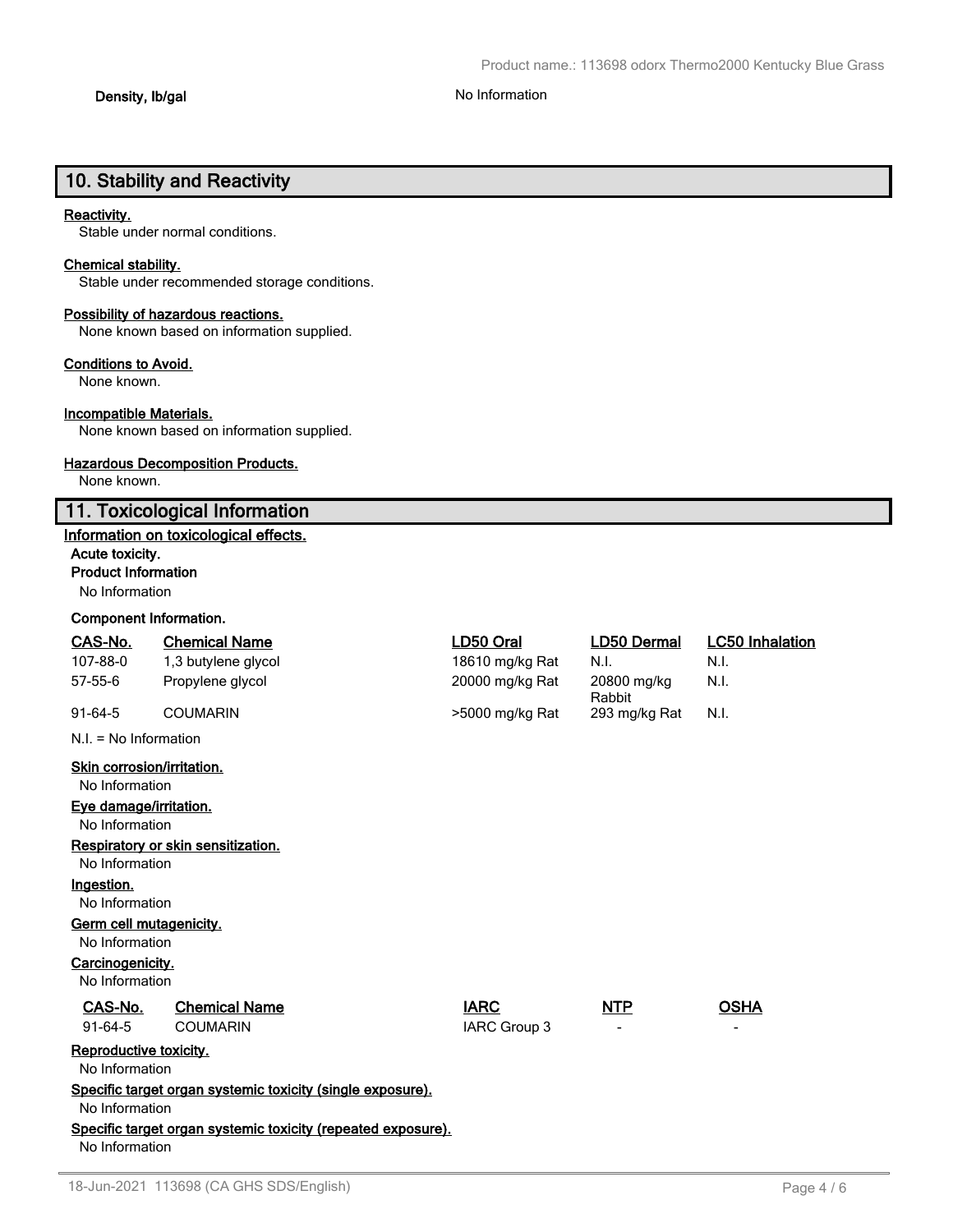# **Aspiration hazard.**

No Information

#### **Primary Route(s) of Entry**

No Information

# **12. Ecological Information**

#### **Toxicity.**

27.22% of the mixture consists of ingredient(s) of unknown aquatic toxicity

# **Ecotoxicity effects.**

| Chemical Name    | <b>Toxicity to algae</b>      | <b>Toxicity to fish</b>        | Toxicity to daphnia and other<br>aquatic invertebrates |
|------------------|-------------------------------|--------------------------------|--------------------------------------------------------|
|                  |                               | LC50 96 h Oncorhynchus mykiss  |                                                        |
|                  |                               | 51600 mg/L, LC50 96 h          |                                                        |
| Propylene glycol | EC50 96 h Pseudokirchneriella | Oncorhynchus mykiss 41 - 47    | EC50 48 h Daphnia magna                                |
| $57-55-6$        | subcapitata 19000 mg/L        | mL/L, LC50 96 h Pimephales     | >1000 mg/L                                             |
|                  |                               | promelas 51400 mg/L, LC50 96 h |                                                        |
|                  |                               | Pimephales promelas 710 mg/L   |                                                        |

#### **Persistence and degradability.**

No data are available on the product itself.

#### **Bioaccumulative potential.**

Discharge into the environment must be avoided.

#### **Mobility in soil.**

No information

# **Other adverse effects.**

No information

# **13. Disposal Considerations**

#### **Waste Disposal Guidance.**

Disposal should be in accordance with applicable regional, national and local laws and regulations.

# **14. Transport Information**

#### **DOT**

**Shipping Name:** not regulated

# **IMDG**

**Proper Shipping Name:** not regulated

**IATA** No Information

# **15. Regulatory Information**

# **International Inventories:**